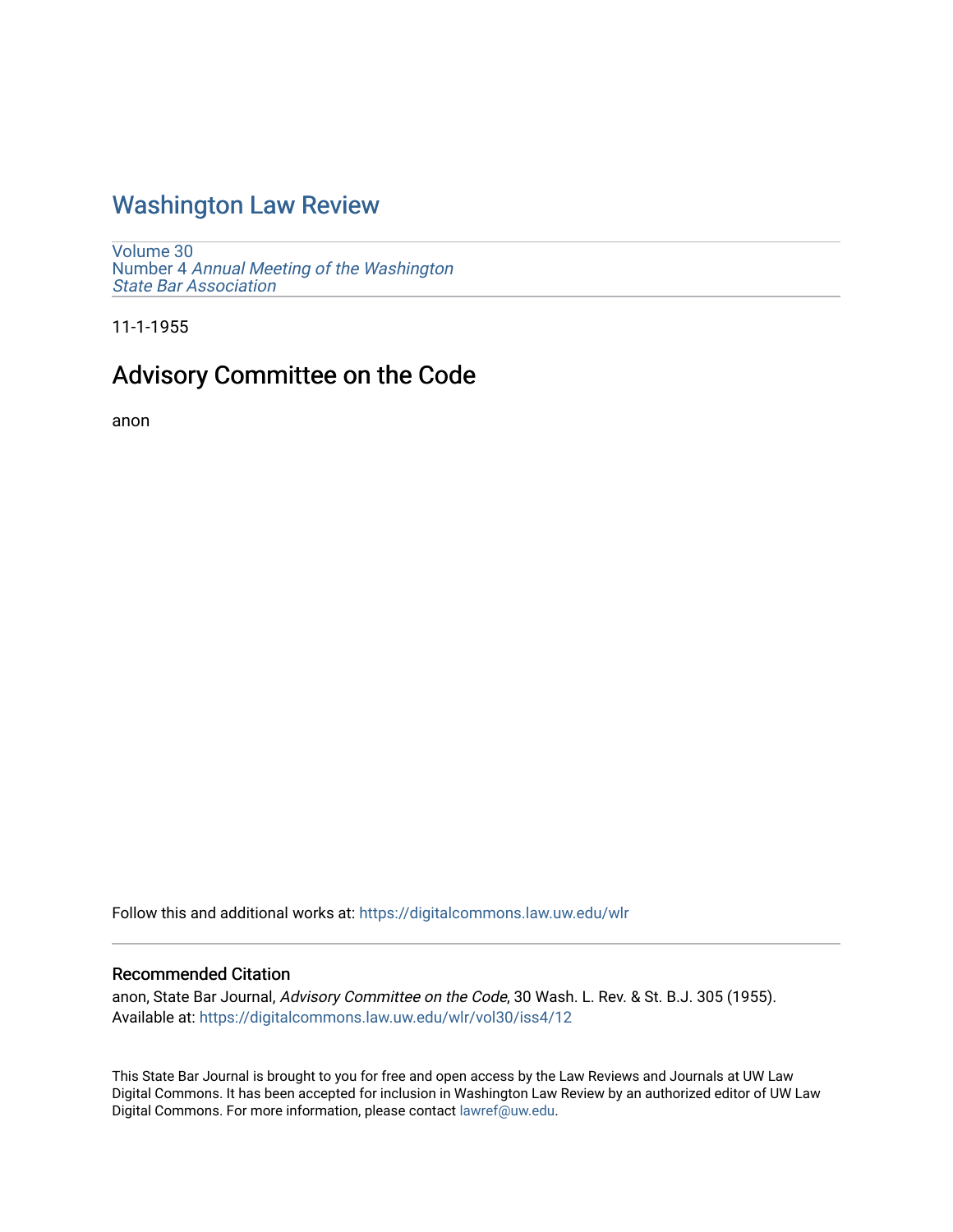#### *ANNUAL MEETING*

### REPORT **OF** THE COMMITTEE **ON CONTINUING LEGAL** EDUCATION Mr. Clarence Coleman of Everett

Mr. President, Ladies and Gentleman: You have all seen part of the result of the committee's work through its panels at the convention, and so we will not discuss that, except to say that **I** don't believe that we fully appreciate the fact that members of these panels put in a lot of hard work and spend considerable time on preparing these outlines, and many of them are still available out there, so if you don't have time to read them now, take them along with you. However, the committee has three types of work to undertake and perform.

The first is what you see at the convention here and when the Board of Governors meets in various parts of the state they desire that we have a panel on some subject that has been chosen **by** a group, and that has been over a period of years. With the very fine cooperation of the Seattle Bar Association and the University of Washington we have been putting on legal institutes which have been very interesting at the University. There is one such in the fall which will be on tax matters.

There is still one other type of work that we can perform and bring to the lawyer who is unable to come over to the University of Washington. In the State of Nebraska they have regular panels which are sent in to different parts of the state. The lawyers in that vicinity are circularized and a small charge is made to pay the speakers. The speakers of the panel go to this particular place and have the institute. It is usually one day for the institute and sometimes two--to put on trial practice and some other matter of that sort. The University of Washington, through Dean Stevens, has been interested in working out a program of this sort. And so in the coming year, if the committee is planning on some kind of legal institute, I hope you will all cooperate.

I think that the lawyers don't seem to have the willingness to advance their legal education, as much as they should, but I am glad to see that interest is growing all over the state. I want to express my appreciation to you for your fine support and also my appreciation to all of the various panel members who have done a nice job for all of you. Thank you very much.

The report of the Advisory Committee on the Code, Mr.' Harry Ellsworth Foster of Olympia, Chairman, was published in the Wash